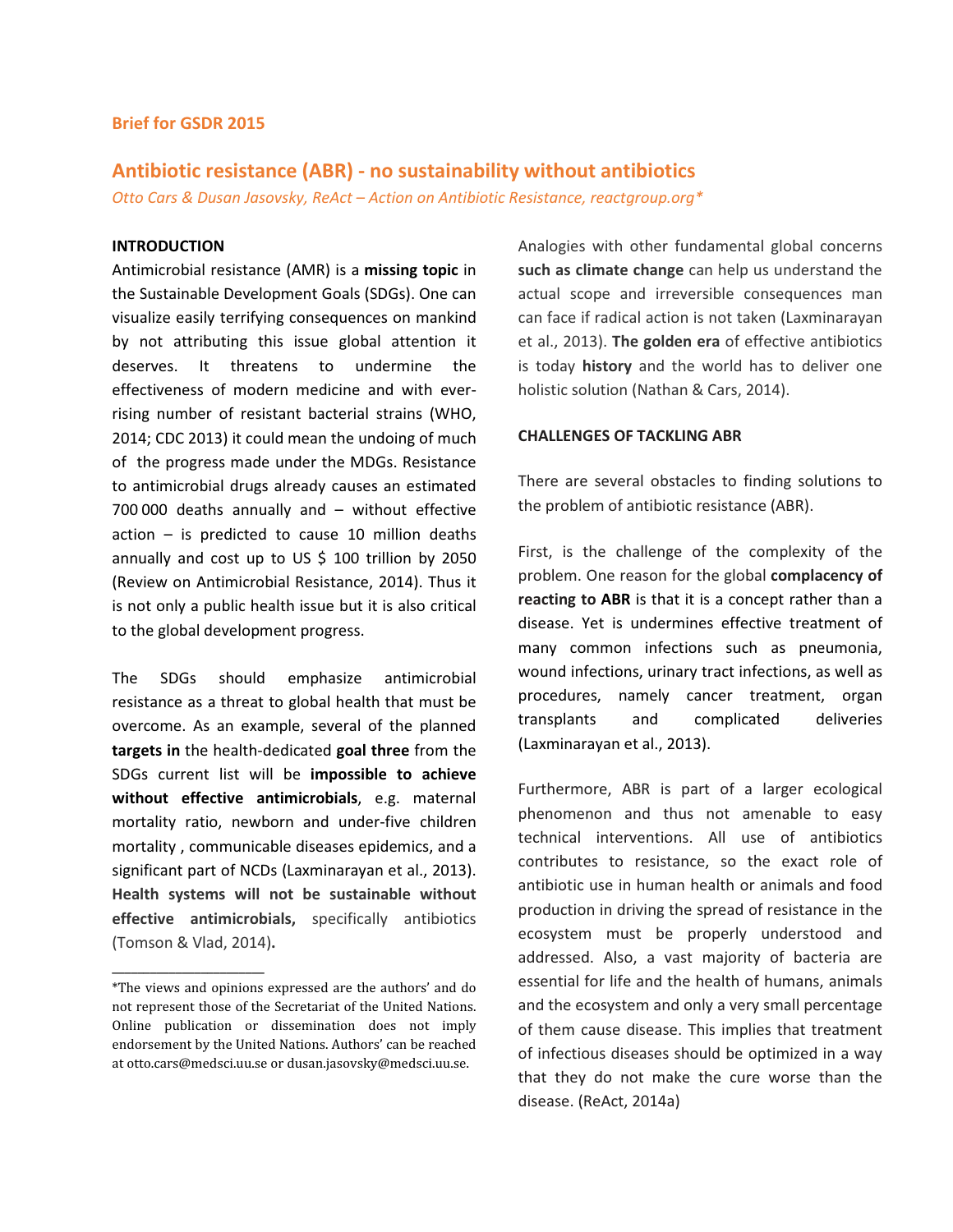Secondly, antibiotic resistance is a problem on a global scale, with resistance originating in one part of the world spreading rapidly, in some cases in a matter of weeks (Cars et al., 2008).

Intensified human mobility and food trade accelerate the spread of ABR across national borders, across different bacterial species and from bacteria in animals to those in humans. Responding to outbreaks of resistant infections involves coordination of efforts across national boundaries, varied health systems and involving international agencies like the WHO. (MacPherson et al., 2009)

Along with the scale of the issue there is also the great diversity of social, economic, political and cultural contexts in which ABR emerges or spreads. For instance, while legal regulation of antibiotic sales or usage has worked well enough in certain parts of the world, in other parts such restrictions are difficult to implement in practice (ESRC Working Group, 2014). Abuse or overuse of antibiotics in just a few regions of the world is enough to overturn achievements in containing ABR elsewhere (Nathan & Cars, 2014).

Next is the issue of financial and scientific roadblocks to the development of new classes of effective antibiotics. Developing new drugs is highly resource intensive and private industry does not seem to have the incentives to get involved beyond a point. Partnerships between the private and public sector for such drug development are too few and far between. Even if a new drug is developed, currently there are no strategies to minimize unnecessary use to keep it effective for as long as possible (ReAct, 2014b).

The absence of efficient and low cost diagnostics is also an obstacle to the ability of physicians to prescribe appropriate antibiotics or even take a decision not to prescribe at all (Okeke et al., 2011).

While excessive use of antibiotics remains a major problem it is also the fact that in the poorer parts of the world there is a lack of access to essential and effective life-saving antibiotics. Increasing resistance levels also result in older, cheaper antibiotics losing their efficacy, while newer and significantly more expensive drugs are unavailable due to high costs. (ReAct, 2014a)

### UNIFYING FACTOR

Globally, the MDGs dealt with only developing countries, and only development issues while in a near future, the SDGs will deal with all countries and sustainable development. Spread of AMR in both low- and middle-income countries (LMICs) and high-income countries (HICs) endangers continuity of such international mid- and long-term sustainability efforts. Being considered as a concept – not a disease - AMR lacks the global attention it certainly deserves. This in turn creates obstacles in positioning it centrally in international development agenda.

From the aid and development perspective, AMR strikes hardest on the poor. Lack of access to water and sanitation, and to affordable and effective antibiotics significantly affects women and children in Sub-Saharan Africa and other low-income countries (LICs) as well as poorer sections of middle and higher income countries. (Etyang & Scott, 2013)

Weak health systems and unstable central drug distribution systems contribute to shortage of essential antibiotics. ABR should be a priority health concern in LMICs where resistance is at appallingly high levels. In many countries antibiotics are available without any prescription, regulation is weak and counterfeit medicines sometimes account for more than 1/3 of the medicines market (Buckley et al., 2013). These aspects, in combination with poor sanitation, aggravate the problem.